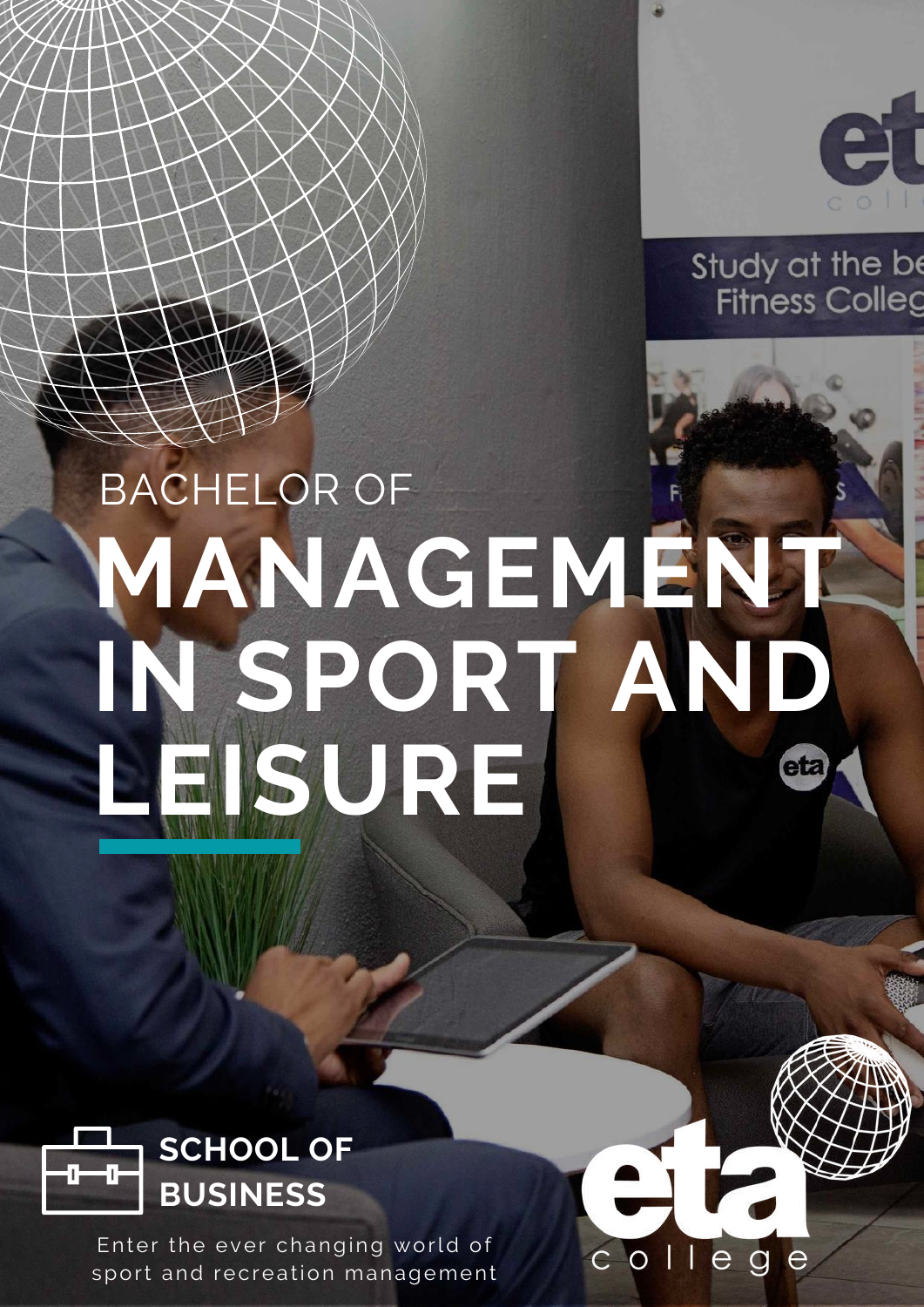#### **ABOUT THIS PROGRAMME 360 Credits, NQF Level 7 SAQA ID:** 112053

This comprehensive degree programme emphasises the theories and principles of business management and how they are applied to the commercial worlds of sport and leisure.

The programme has a strong emphasis on leadership, emotional intelligence and communication, ensuring you of the knowledge and skills needed to lead and manage others.

Sport and Leisure studies include subjects like sports law, sport sociology, legal and ethical issues in sport, sport development and transformation. In your final year you can choose exciting electives such as sport commentary, sport reporting, sport tourism, event management, athlete representation or facility management.

**BACHELOR OF MANAGEMENT IN SPORT AND LEISURE**



3 years



Assessment is both theory and practical.



Our learning environment is technology driven so you will need to bring a laptop to class.



[REGISTER](https://www.etacollege.com/admissions/online-applications/) NOW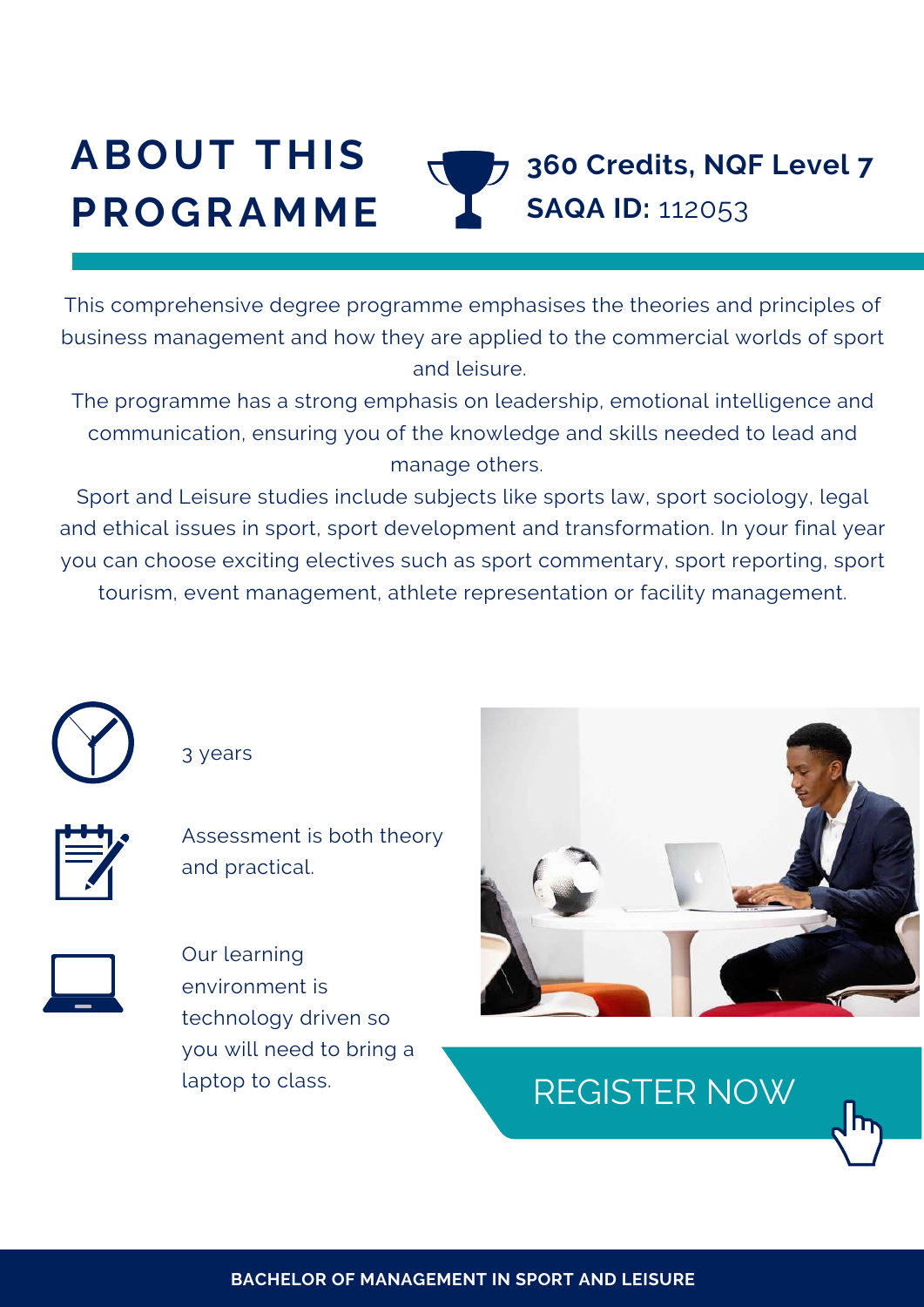## **TECHNICAL REQUIREMENTS**





Students must have their own device, especially a laptop. If you do not have your own laptop or PC, these are available for students when on campus.

#### **WORD OF CAUTION:**

The learning activities and content of our programmes require that the primary device that you will use should be a desktop computer and/or a laptop computer. Although you may find it beneficial to use a mobile device like a smartphone or a tablet when you are "on the move" to quickly access your programme, mobile devices are not considered sufficient to meet the technical requirement of our [programmes.](https://www.etacollege.com/admissions/online-applications/) There are computers available at each campus to assist you on your eta journey.



Own data is essential if students work off-campus. Wifi is free on campus and can be accessed before, during and after classes



**eta** provides study spaces with devices and wifi **eta** likes to work on a no-homework policy so students can complete their studies on campus



Access to all learning resources, library books and journals are included in **eta** tuition fees

# **PLEASE REFER TO OUR LEARNER MANAGEMENT GUIDE TO READ MORE DETAILS**

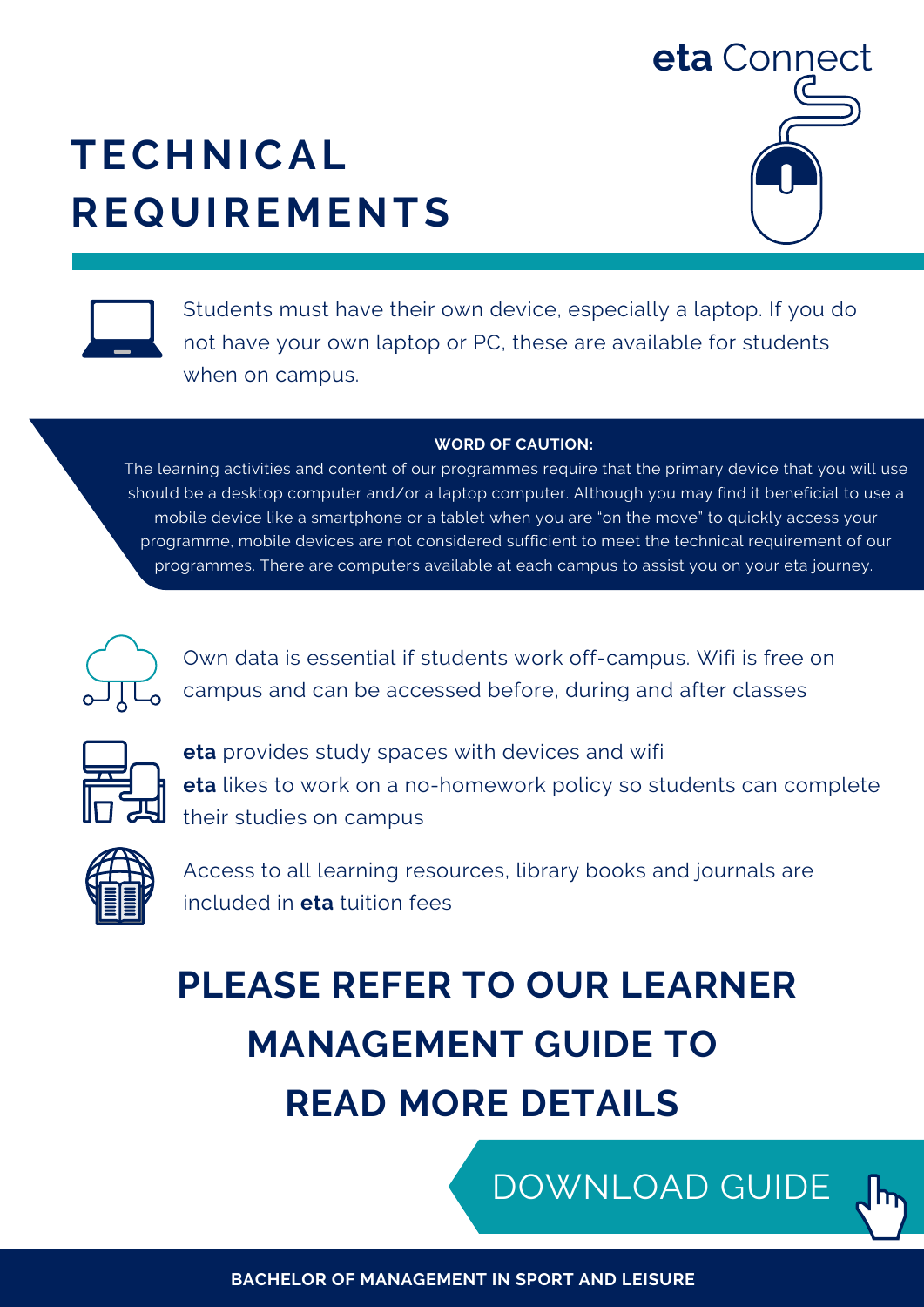### **ADMISSION REQUIREMENTS**



#### **Admission to Bachelor degree, NQF Level 7**

The minimum requirement for admission to Bachelor Degree programmes is either:

- A National Senior Certificate (NSC) with bachelor degree admission with minimum of 30% in English, coupled with an achievement rating of 4 (adequate achievement 50-59%) or better in four recognised NSC 20-credit subjects (refer annexure 7 for list).
- A National Certificate Vocational (NCV). A student must achieve at least 60% in three fundamental subjects, including the language of learning and teaching in the higher education institution, and achieve at least 70% in four vocational subjects, chosen from the NC (V) Level 4 subjects.
- A Senior Certificate (SC) (with relevant endorsement).
- A Further Education and Training Certificate (NQF 4) in a cognate field e.g. fitness, coaching or sport administration.
- A Higher Certificate or Advanced Certificate in a cognate field. For example, a Higher Certificate in Fitness or in Coaching Science enables access to the Diploma in Sport and Exercise. The Higher Certificate in Sports Recreation

and Fitness Management enables access to the Diploma in Sport and Recreation Management

## **PROGRAMME ACCREDITATION**

Exercise Teachers Academy PTY Limited (trading as eta College) is registered as a private higher education institution in terms of Section 54 (1) (c) of the Higher Education Act, 1997 (Act No. 101), and Regulation 16 (4) (a) of the Regulations for Registration of Private Higher Education Institutions, 2002.

This NQF level 5 Learning programme is accredited by the Council on Higher Education (CHE). The qualification it achieves is registered on the Higher Education Qualifications Sub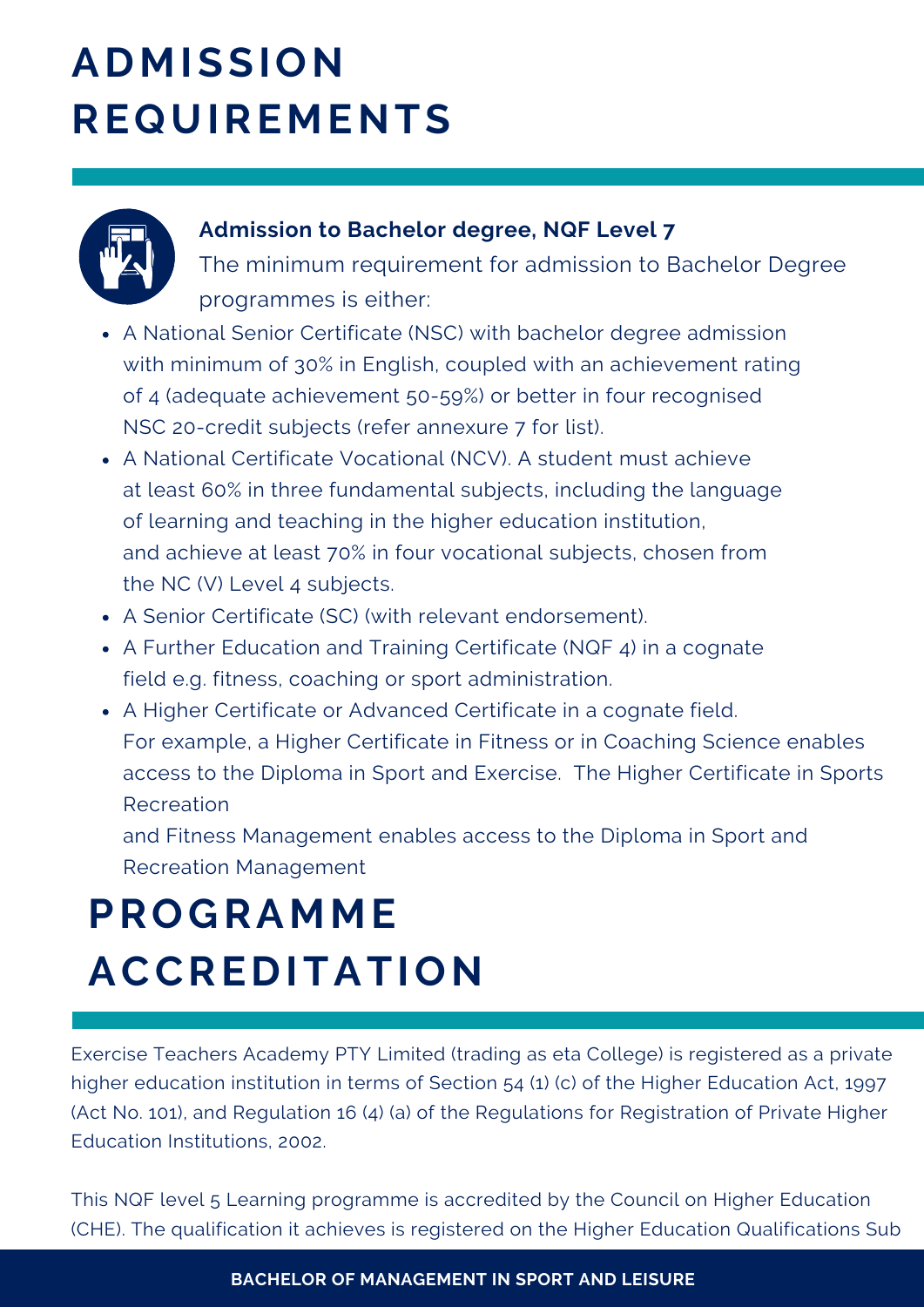# **RECOGNITION OF PRIOR LEARNING (RPL)**



RPL emerges from a global demand to increase access to higher education. RPL policies encourage providers to develop systems that enable the recognition of learning, allowing previously disadvantaged people, for whatever reason, to be able to access to a learning pathway in higher education. The RPL driving force is social justice and fairness, so no-one should be barred from higher education. At eta College, RPL can enable access to a qualification that allows you to work in the fastgrowing sport and fitness sector, where competent employees are critical for the growth of the profession (Skills Development Act, 1998, Skills Development Amendment Act, 2008).

There are different types of RPL, which includes the following

- RPL for Access process which is specifically designed for those students who have not been able to meet the minimum requirements for access.
- If you have prior formal learning in credit-bearing modules or a completed qualification, it is possible for such credits to be recognised and for you to be exempt from learning you have already completed.
- If you are someone of advanced standing and did not complete a Matric (NSC) or your results were not sufficient to access higher education in the past, your work and life experience may enable you to access to higher learning now.
- If you have relevant and recent work experience that matches the learning in the qualification you want, it is possible for your knowledge and skills to be recognised and to access a higher education pathway. You may even be exempt from some modules if your work experience has given you the right level of knowledge and skills.

### [LEARN](https://www.etacollege.com/educational-pathways/recognition-of-previous-education/) MORE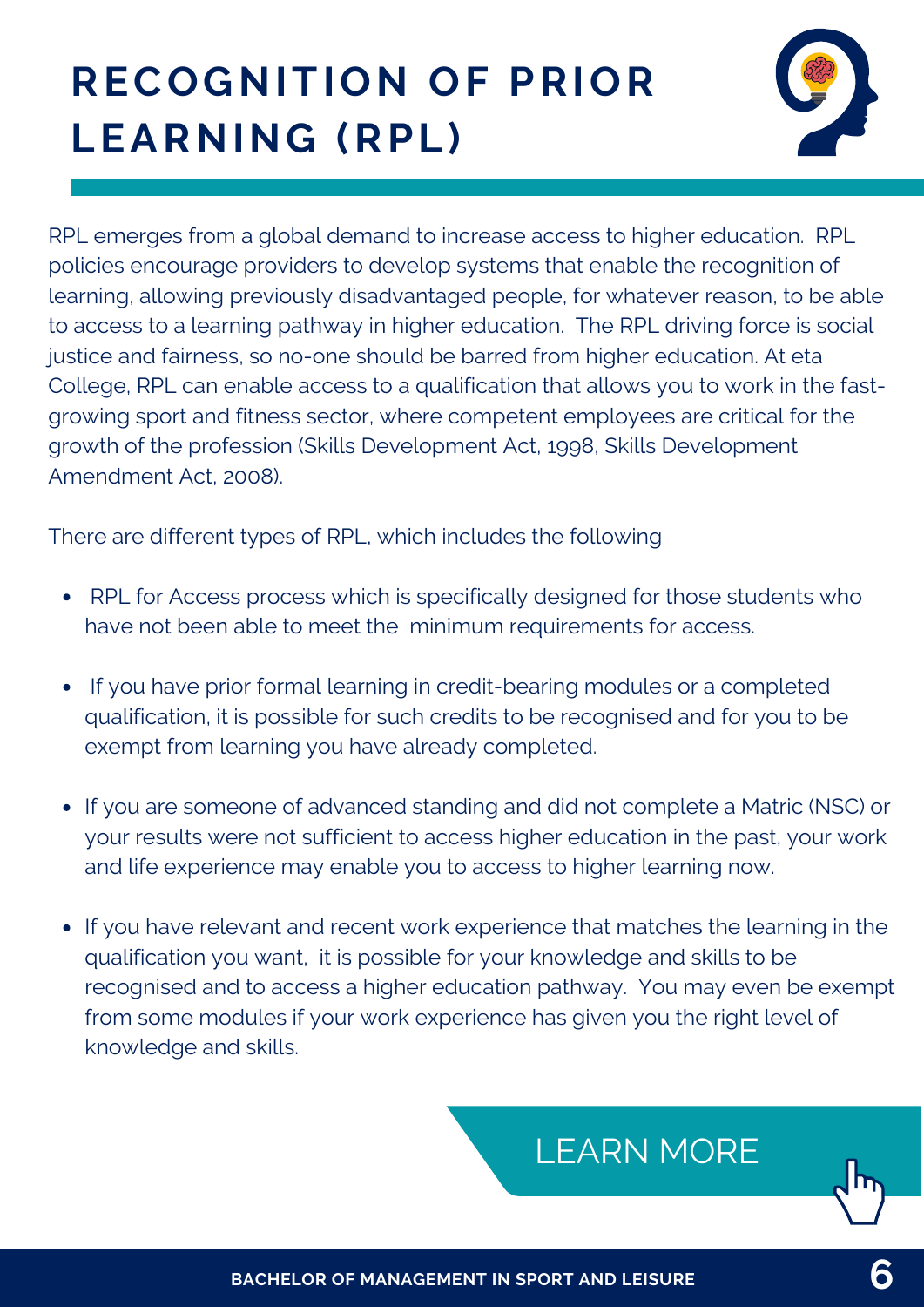# **HOW WILL THIS QUALIFICATION HELP YOU DIFFERENTIATE YOURSELF?**



You see yourself gaining knowledge of sports, sport structures and the business of sport, and implementing how each element will function and how this is needed for this fast-growing world of sport.



There is also a strong emphasis on leadership, emotional intelligence and communication skills to ensure you have the knowledge and skills needed to lead and manage others. These are all highly transferable skills and can lead to a management role in any sector.



The world of sport and leisure management calls for strong vocational skills in both the psycho-social and socio-cultural areas. Graduates will be able to use these skills to lead and manage others within the public and private sector.

#### **AFTER COMPLETING THIS PROGRAMME YOU'LL BE CONFIDENT IN YOUR ABILITY TO:**

- Demonstrate a comprehensive and integrated knowledge of theories and principles of management and how they are applied to the business of sport
- Apply relevant project management knowledge and skills to the business of sport and sporting events
- Apply current theories and principles of leadership to the management of individuals and teams
- Apply relevant psycho-social and socio-cultural knowledge to leadership and management
- Demonstrate a comprehensive knowledge of sports, sport structures and the business of sport, showing a deep understanding of the contexts in which they function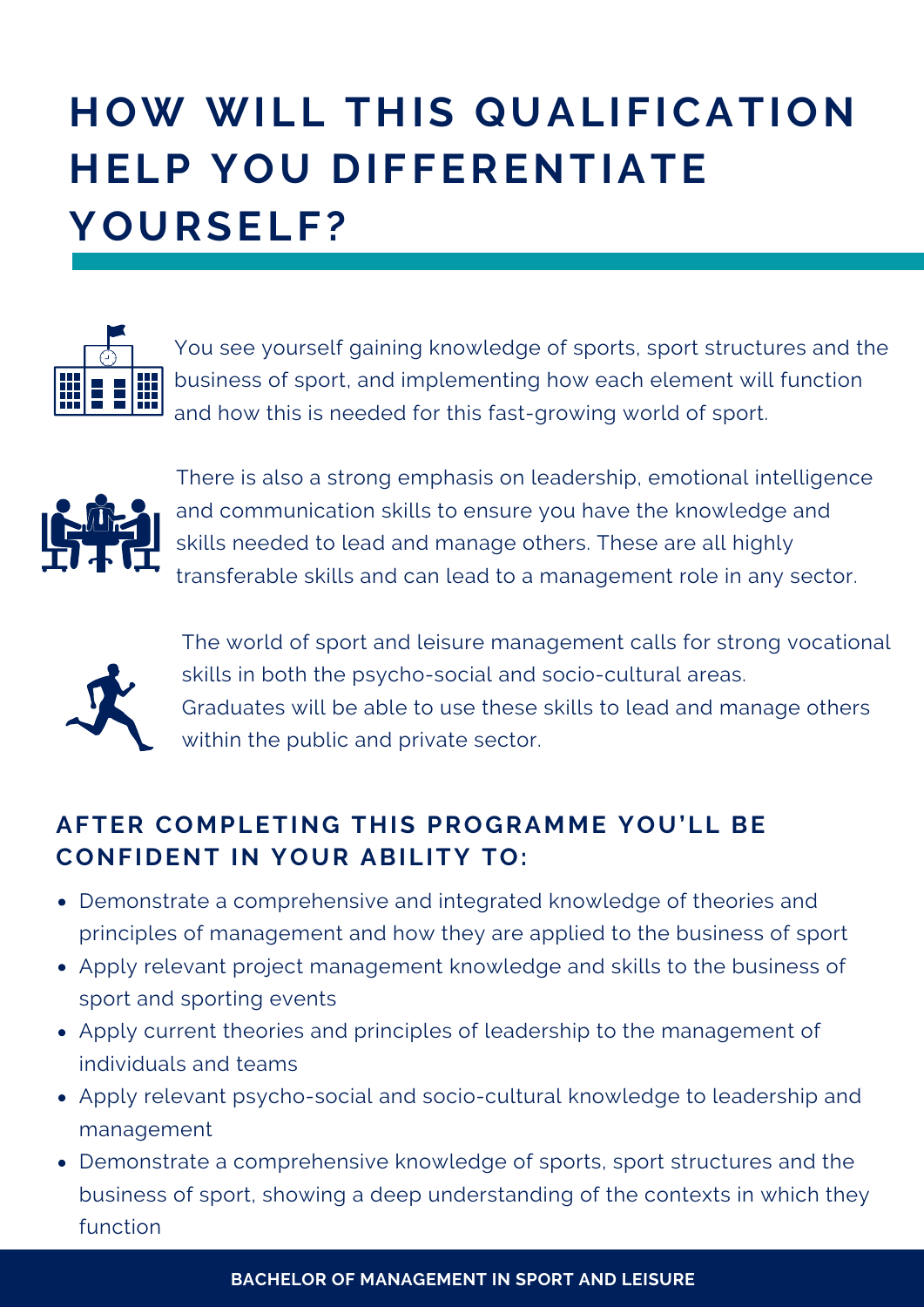### **WHAT WILL YOU LEARN ON THIS PROGRAMME?**

Find out more about what you will learn as you progress through the **three years** of this programme. There are 26 compulsory courses, six optional courses, some of which include an experiential learning component.

### **YEAR 1**

#### **COURSE CATEGORY 1** SPORT AND LEISURE STUDIES

Sport sociology: evolution and socialisation of sport Sport structures and sporting bodies

#### **COURSE CATEGORY 2**

BUSINESS AND MANAGEMENT **STUDIES** 

Theories and principles of business and management Economic literacy Organisational behaviour Principles of marketing and promotions

#### **COURSE CATEGORY 3** EVENTS AND PROJECTS MANAGEMENT

Project management principles, theories, systems Technologies and systems

#### **COURSE CATEGORY 4** PSYCHO SOCIAL STUDIES

Academic thought and practice: introduction to research and professional development Psychological principles of health promotion, motivation and communication

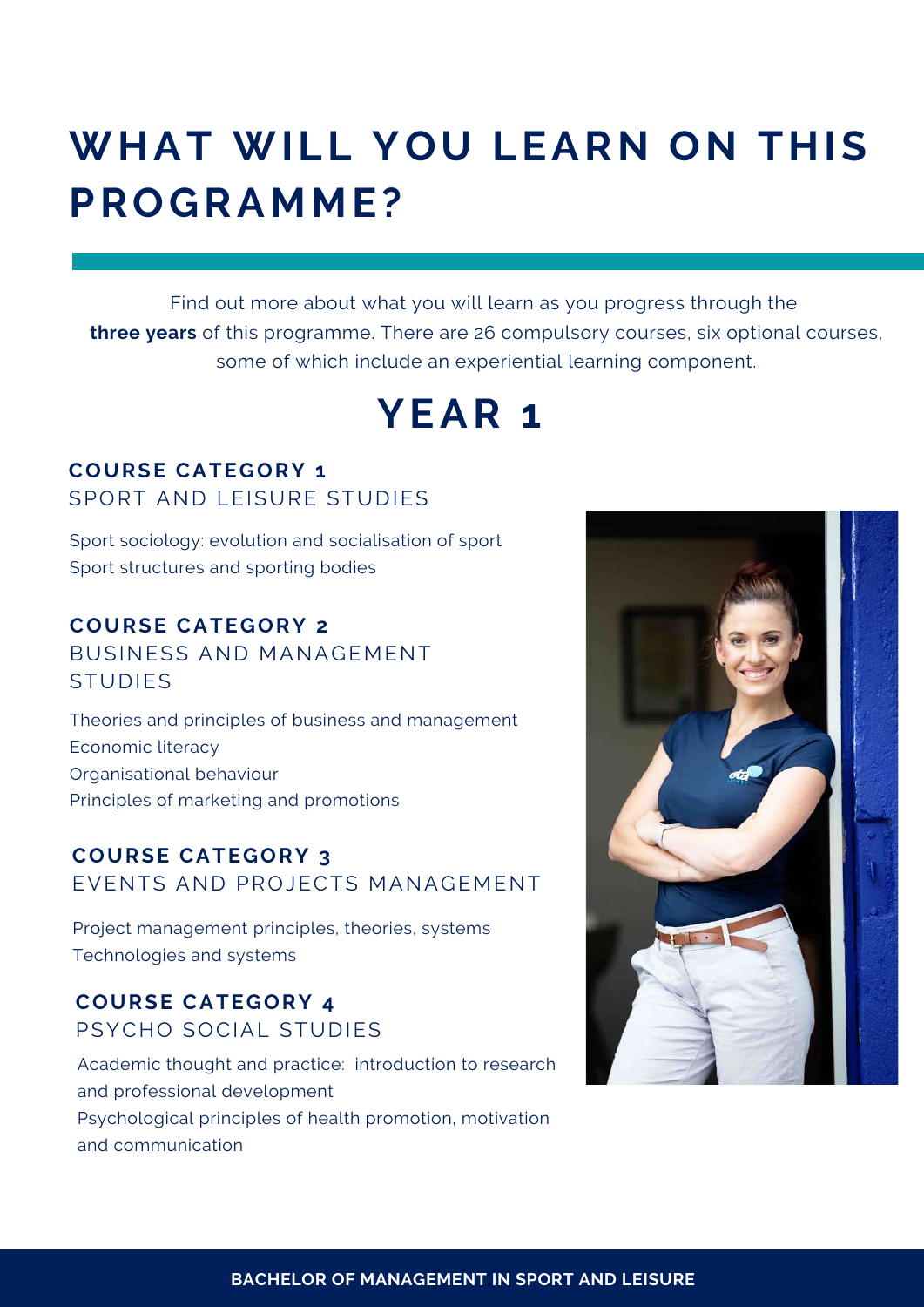### **WHAT WILL YOU LEARN ON THIS PROGRAMME?**

### **YEAR 2**

#### **COURSE CATEGORY 1**

SPORT AND LEISURE STUDIES

Sport and recreation policy, sport development and transformation Sports law, legal and ethical issues of sport Sport reporting, commentary and broadcasting

#### **COURSE CATEGORY 2**

#### BUSINESS AND MANAGEMENT STUDIES

Finance management, governance, policy and professional practice Marketing, sales and customer care Human resources management and industrial relations

#### **COURSE CATEGORY 3**

EVENTS AND PROJECTS MANAGEMENT

Event management, event safety, sport tourism

#### **COURSE CATEGORY 4** PSYCHO SOCIAL STUDIES

Academic thought and practice: ethics and methods of research Psychology and health promotion: positive psychology and mental resilience Leadership: emotional intelligence, critical self-reflection, communication and presentations skills

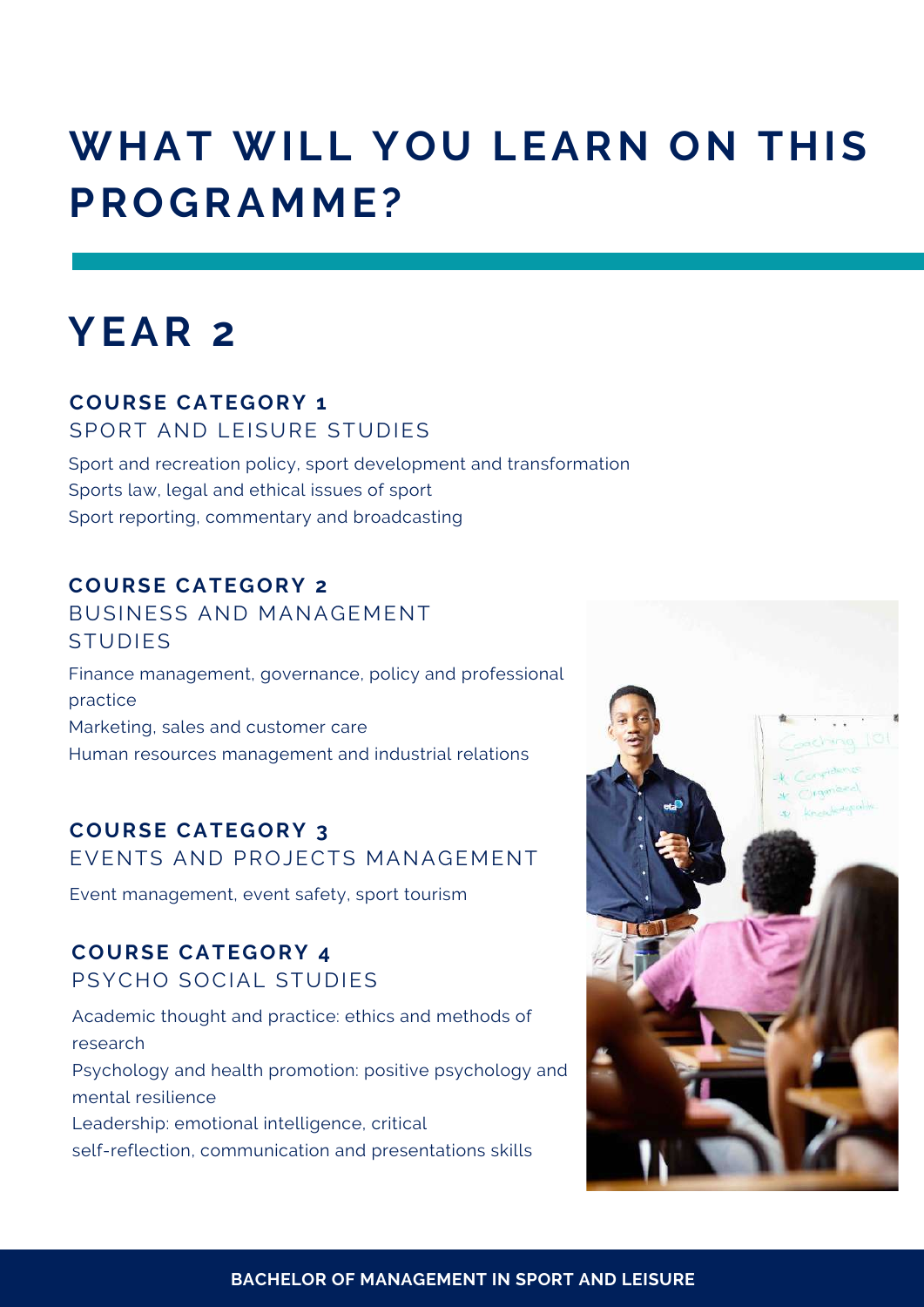### **WHAT WILL YOU LEARN ON THIS PROGRAMME?**

### **YEAR 3**

#### **COMPULSORY MODULES**

#### **COURSE CATEGORY 2**

BUSINESS AND MANAGEMENT **STUDIES** 

Business research and evaluation Corporate social responsibility Corporate finance and regulations Business management application and practice

#### **COURSE CATEGORY 4** PSYCHO-SOCIAL STUDIES

Academic thought and practice: monitoring and evaluation Leadership: leading change, leading teams

#### **OPTIONAL MODULES**

**COURSE CATEGORY 1** SPORT AND LEISURE STUDIES Sport commentary Sport reporting

**COURSE CATEGORY 2** BUSINESS AND MANAGEMENT STUDIES

Athlete representation Sport or Leisure Club management

#### **COURSE CATEGORY 3** EVENTS AND PROJECTS MANAGEMENT

Sport event management Sport tourism

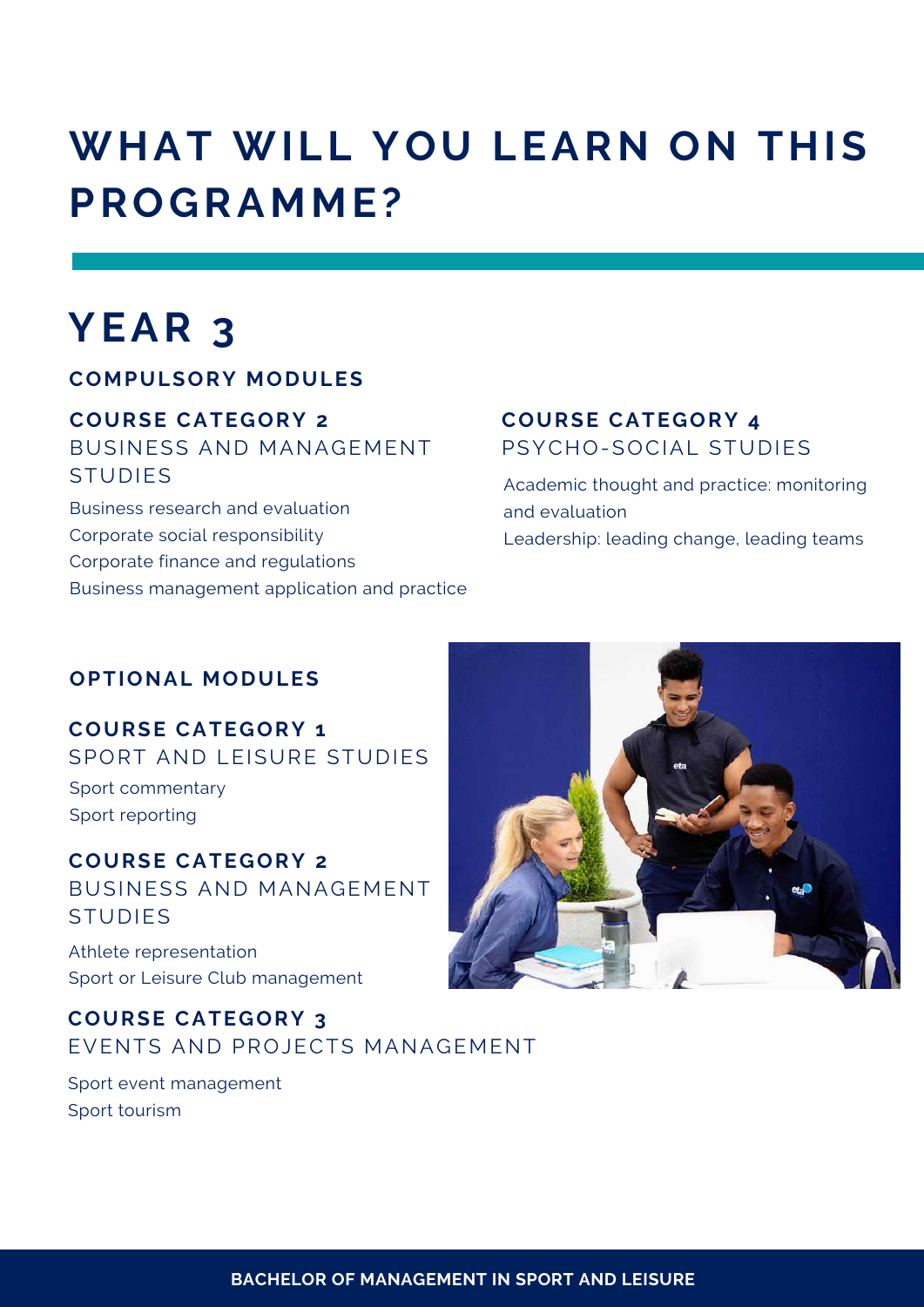# **WHY STUDY AT A CAMPUS?**

- Qualified lecturers
- Scheduled sessions
- Exposure to industry professionals through the campus
- Technologically mediated teaching
- Superior facilities
- Opportunity to make friends
- Guided practical sessions
- Resource centre
- In-class feedback
- Attend a graduation
- Access to **eta** Connect (Learner Management System)
- Access to e-library (eBooks, journals, articles and so much more)
- Access to Office 365 account
- Industry-ready when qualified



**BACHELOR OF MANAGEMENT IN SPORT AND LEISURE**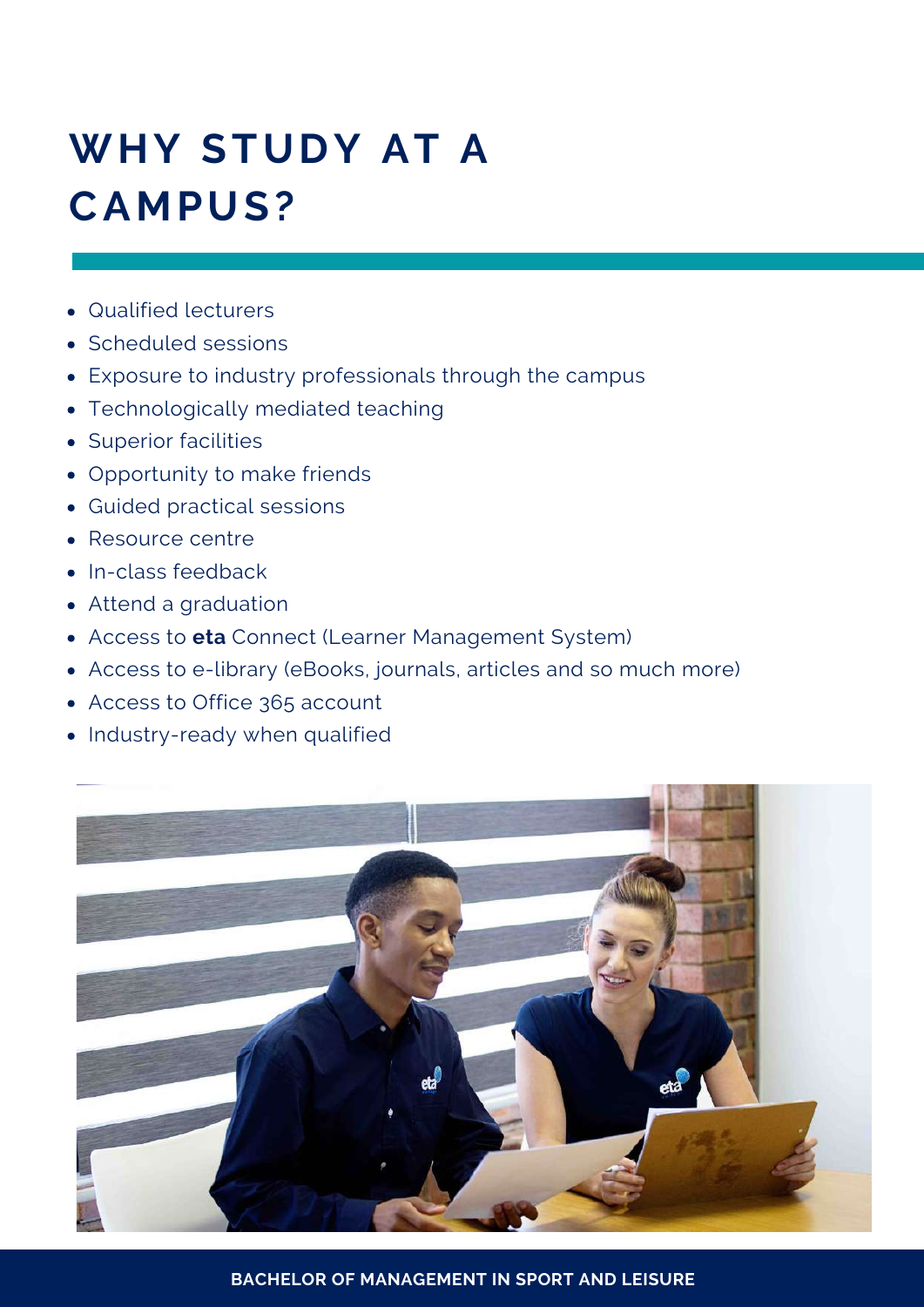## **WHAT CAREER CAN I GO INTO ONCE I AM QUALIFIED?**

The programme allows you entry into the sport, recreation and fitness industry.

- Athlete Representative
- Sport Agent
- Facility Manager in sport or recreation
- Sport Business Manager
- Sport Event Manager

#### **WHO WILL HIRE ME?**

- Schools
- Sports clubs and Recreation centres
- Self employment as a business owner and entrepreuneur
- Sports venues
- Sports marketing and player management companies
- Sporting federations

### **THIS SOUNDS PERFECT FOR MY CAREER**

### I'M READY TO [REGISTER](https://www.etacollege.com/admissions/online-applications/)